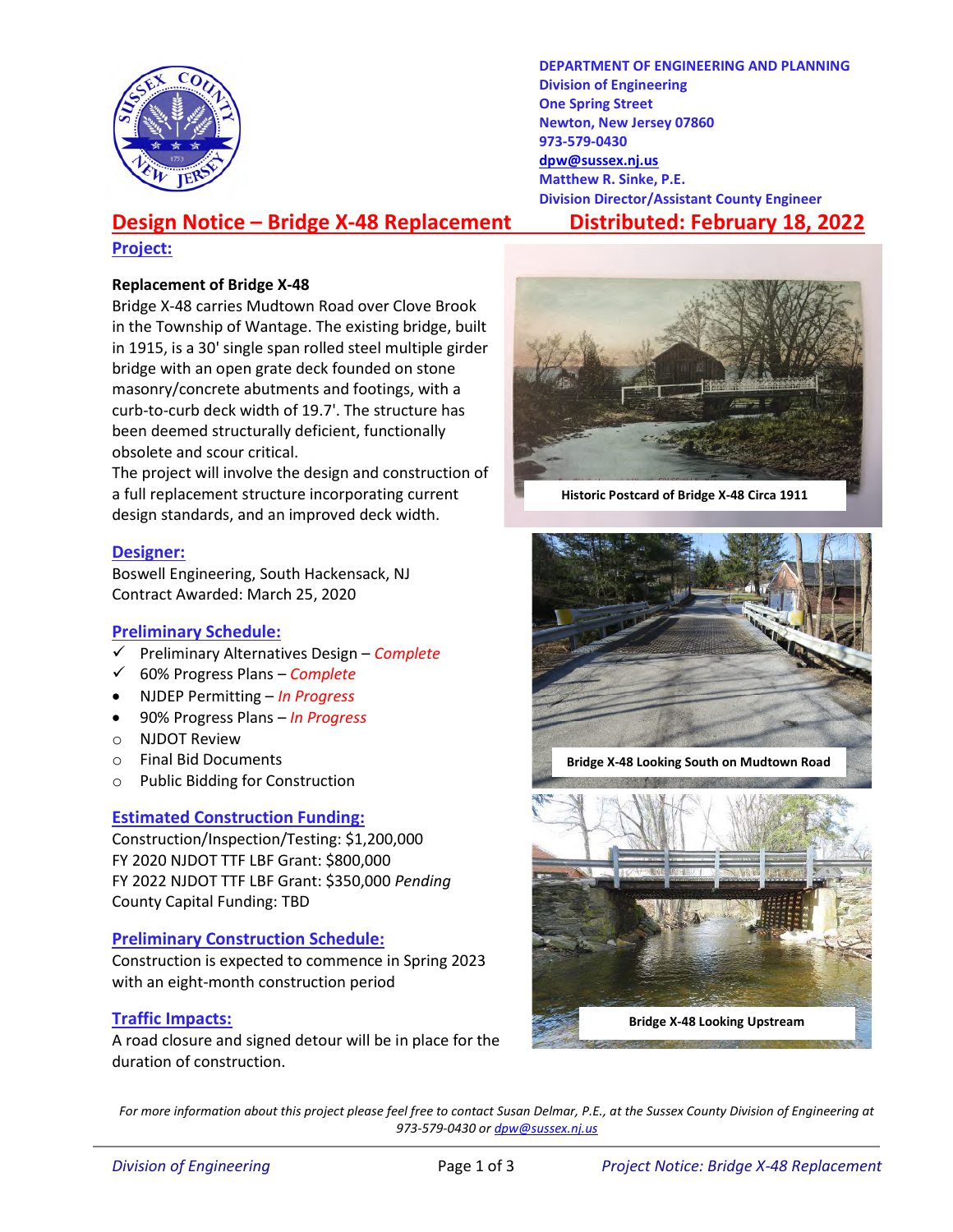

DEPARTMENT OF ENGINEERING AND PLANNING Division of Engineering One Spring Street Newton, New Jersey 07860 973-579-0430 dpw@sussex.nj.us Matthew R. Sinke, P.E. Division Director/Assistant County Engineer

## Design Notice – Bridge X-48 Replacement Distributed: February 18, 2022